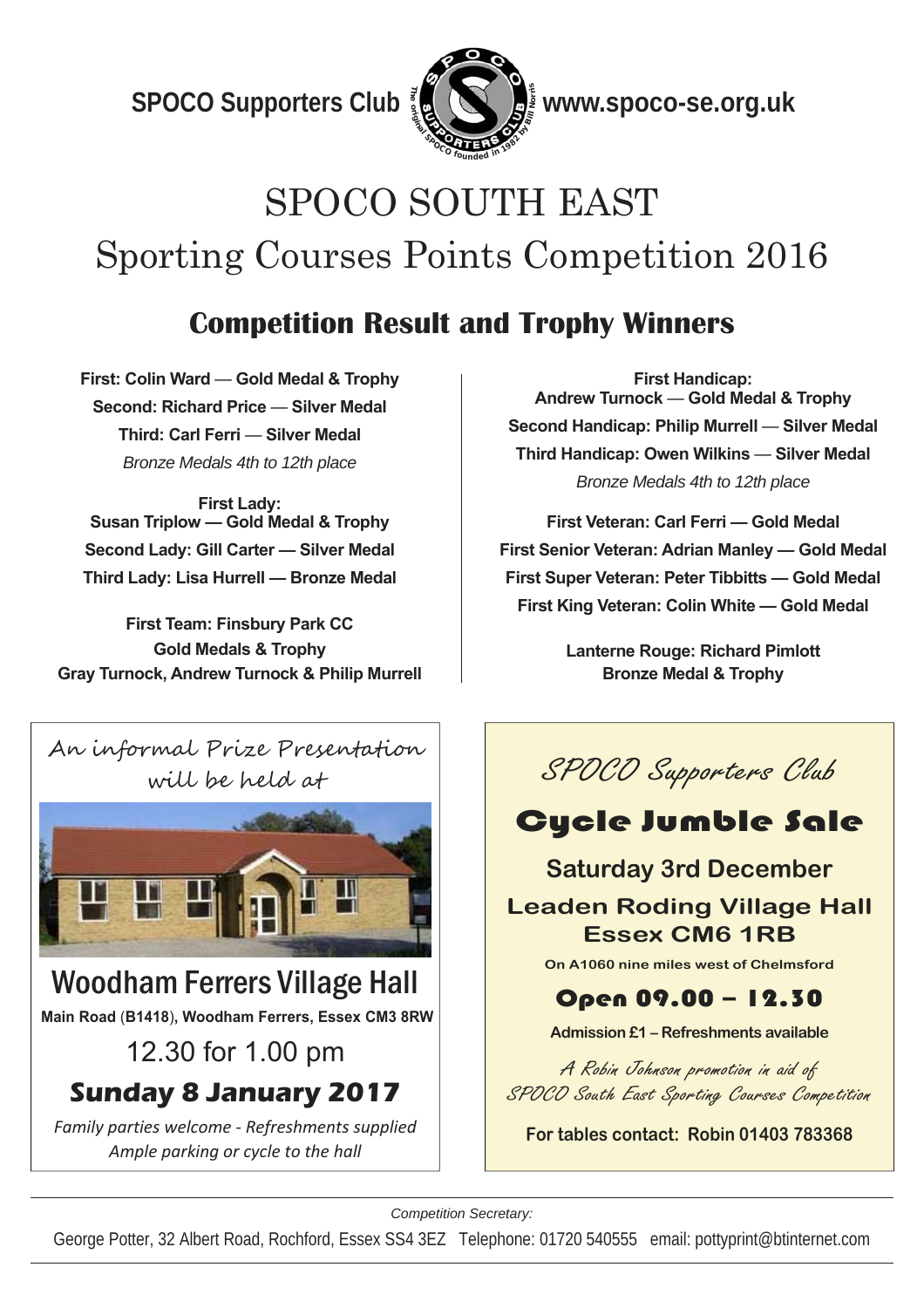## **Points Competition 2016**

| Pos.<br>Club<br><b>Status</b><br>Group 1<br>Group <sub>2</sub><br>Name                         |      | Group 3 |     | <b>Total</b> |
|------------------------------------------------------------------------------------------------|------|---------|-----|--------------|
| 1<br>Colin Ward<br><b>Essex Roads CC</b><br>Sen<br>119<br>120<br>120                           | 120  | 120     | 120 | 719          |
| $\mathbf{2}$<br>Sen<br>120<br><b>Richard Price</b><br>London Phoenix<br>119<br>120             | 120  | 119     | 119 | 717          |
| 3<br>Vet<br>120<br><b>Carl Ferri</b><br>Cadence Performance<br>119<br>119                      | 120  | 119     | 117 | 714          |
| $\overline{4}$<br>Vet<br>120<br>117<br>120<br><b>Gray Turnock</b><br><b>Finsbury Park CC</b>   | 118  | 118     | 119 | 712          |
| $\mathbf 5$<br>119<br>115<br>Vet<br>116<br><b>Andrew Leggett</b><br><b>Team Velovelocity</b>   | 118  | 120     | 116 | 704          |
| 6<br>Vet<br>119<br>117<br><b>Chris Thomas</b><br>East London Velo<br>117                       | 118  | 116     | 115 | 702          |
| $\overline{7}$<br><b>Andrew Turnock</b><br><b>Finsbury Park CC</b><br>Vet<br>116<br>115<br>114 | 119  | 116     | 118 | 698          |
| 8<br>Vet<br>113<br>116<br>113<br><b>Philip Murrell</b><br><b>Finsbury Park CC</b>              | 112  | 118     | 112 | 684          |
| $=9$<br>113<br>113<br><b>Thomas Platts</b><br>Aspire Velo RT<br>Sen<br>115                     | 119  | 106     | 116 | 682          |
| $=9$<br>Vet<br>117<br>114<br>115<br><b>Duncan Gilbert</b><br>Chelmer CC                        | 112  | 107     | 117 | 682          |
| 112<br>11<br><b>Owen Wilkins</b><br><b>London Phoenix</b><br>Vet<br>114<br>118                 | 113  | 111     | 110 | 678          |
| $=12$<br>Vet<br>109<br>103<br>107<br><b>Dulwich Paragon</b><br>lan Boardman                    | 112  | 111     | 117 | 659          |
| $=12$<br>Vet<br>116<br>Dominic Bray<br>Finsbury Park CC<br>108<br>107                          | 112  | 103     | 113 | 659          |
| $\overline{117}$<br>14<br>Sen<br>108<br>106<br><b>Anton Blackie</b><br>Rapha CC                | 104  | 110     | 111 | 656          |
| 15<br>106<br><b>Tom Haines</b><br>East London Velo<br>Sen<br>118<br>110                        | 111  | 106     | 103 | 654          |
| 16<br>Vet<br>115<br>114<br>111<br><b>Nick White</b><br>East London Velo                        | 104  | 98      | 104 | 646          |
| 17<br>107<br>Sen<br>112<br>106<br><b>Matthew Saunders</b><br><b>Team Vision Racing</b>         | 107  | 105     | 101 | 638          |
| 18<br>109<br>102<br><b>Peter Tibbitts</b><br>Ford CC<br>SupVet<br>106                          | 109  | 100     | 99  | 625          |
| 19<br>102<br>98<br><b>Carl Stephens</b><br><b>Basildon CC</b><br>Vet<br>103                    | 110  | 95      | 107 | 615          |
| 20<br>106<br>99<br>98<br><b>Adrian Manley</b><br><b>Colchester Rovers CC</b><br><b>SenVet</b>  | 104  | 109     | 98  | 614          |
| $= 21$<br>110<br>96<br>99<br><b>Susan Triplow</b><br>Essex Roads CC<br>LadyVet                 | 108  | 101     | 92  | 606          |
| $= 21$<br>Jeremy Greenwood Finsbury Park CC<br>Vet<br>110<br>105<br>103                        | 94   | 101     | 93  | 606          |
| 23<br>109<br>99<br>102<br>Jamie Maidment<br>Southend Wheelers<br>Sen                           | 96   | 95      | 93  | 594          |
| 24<br>93<br>Vet<br>93<br>100<br>John Wadie<br>Basildon CC                                      | 107  | 80      | 98  | 571          |
| $=25$<br>72<br>SenVet<br>106<br>91<br>Ian Damant<br><b>Becontree Wheelers</b>                  | 101  | 91      | 100 | 561          |
| $=25$<br>84<br>Vet<br>105<br>101<br>Serge Bouschet<br>Dulwich Paragon                          | 91   | 84      | 96  | 561          |
| 27<br>SenVet<br>96<br>96<br>96<br><b>Graham Hurrell</b><br><b>Basildon CC</b>                  | 97   | 80      | 94  | 559          |
| 28<br>Vet<br>105<br>90<br>77<br>lan Braybrook<br><b>Basildon CC</b>                            | 89   | 92      | 102 | 555          |
| 86<br>$=29$<br>Kevin Orrin<br>Chelmer CC<br>SenVet<br>101<br>91                                | 98   | 81      | 92  | 549          |
| $=29$<br>88<br>95<br>90<br>Colin Doe<br>Ford CC<br><b>SenVet</b>                               | 102  | 85      | 89  | 549          |
| 31<br><b>Essex Roads CC</b><br>66.5<br>92<br><b>Gill Carter</b><br>LadyVet<br>104              | 105  | 86      | 87  | 540.5        |
| $= 32$<br>108<br>89<br><b>Becontree Wheelers</b><br>Vet<br>79<br>Will Weichhart                | 87   | 82      | 94  | 539          |
| $=32$<br>Vet<br>96<br>92<br><b>Neal Marrin</b><br>Finsbury Park CC<br>105                      | 71   | 87      | 88  | 539          |
| 34<br>SenVet<br>100<br>82<br>89<br>James Bromley<br><b>Becontree Wheelers</b>                  | 92   | 83      | 88  | 534          |
| 35<br>85<br>93<br>71<br><b>Michael Mott</b><br>Maldon & District CC<br><b>SupVet</b>           | 95   | 83      | 97  | 524          |
| 68<br>36<br>Vet<br>80<br>81<br><b>Paul Dewberry</b><br><b>Colchester Rovers CC</b>             | 106  | 86      | 95  | 516          |
| 37<br>89<br>81<br>88<br>Lisa Hurrell<br>Maldon & District CC<br>Lady                           | 96   | 76      | 81  | 511          |
| 38<br>Simon Constable<br>102<br>66.5<br>72<br><b>Basildon CC</b><br>Sen                        | 88   | 85      | 96  | 509.5        |
| 39<br>92<br>69<br><b>Brian Farrow</b><br>Maldon & District CC<br>SenVet<br>74                  | 93.5 | 73      | 101 | 502.5        |
| 40<br>82<br>59<br>78<br>Chelmer CC<br>LadyVet<br>Joanna Butcher                                | 87   | 82      | 87  | 475          |
| 41<br>69<br>83<br>Honor Wood<br>Chelmer CC<br>SenLVet<br>81                                    | 80   | 76      | 85  | 474          |
| 42<br>54<br>88<br>73<br><b>Basildon CC</b><br>Vet<br>Nicholas Knight                           | 89   | 79      | 86  | 469          |
| 43<br><b>Brighton Mitre CC</b><br>SupVet<br>102<br>71.5<br>81<br>Robin Johnson                 | 59   | 68      | 71  | 452.5        |
| 44<br>51<br>68<br>Colin White<br><b>Colchester Rovers CC</b><br>74<br><b>KingVet</b>           | 95   | 74      | 84  | 446          |
| 52<br>45<br>67<br>70<br><b>Richard Pimlott</b><br><b>Finsbury Park CC</b><br>SenVet            | 79   | 65      | 75  | 408          |

### **Handicap Competition 2016**

| Pos.           | Name                              | Club                        | <b>Status</b> | H'cap          | <b>Points</b> | <b>Total</b> |              |
|----------------|-----------------------------------|-----------------------------|---------------|----------------|---------------|--------------|--------------|
| 1              | <b>Andrew Turnock</b>             | Finsbury Park CC            | Vet           | 59             | 698           | 757          |              |
| 2              | <b>Philip Murrell</b>             | <b>Finsbury Park CC</b>     | Vet           | 68             | 684           | 752          |              |
| 3              | <b>Owen Wilkins</b>               | London Phoenix              | Vet           | 70             | 678           | 748          |              |
| 4              | Will Weichhart                    | <b>Becontree Wheelers</b>   | Vet           | 208            | 539           | 747          |              |
| 5              | Kevin Orrin                       | Chelmer CC                  | <b>SenVet</b> | 192            | 549           | 741          |              |
| 6              | <b>Carl Ferri</b>                 | Cadence Performance         | Vet           | 22             | 714           | 736          |              |
| $\overline{7}$ | <b>Nick White</b>                 | East London Velo            | Vet           | 85             | 646           | 731          |              |
| 8              | Jeremy Greenwood Finsbury Park CC |                             | Vet           | 122            | 606           | 728          |              |
| 9              | <b>Gray Turnock</b>               | <b>Finsbury Park CC</b>     | Vet           | 14             | 712           | 726          |              |
| 10             | James Bromley                     | <b>Becontree Wheelers</b>   | SenVet        | 191            | 534           | 725          |              |
| 11             | Colin Doe                         | Ford CC                     | <b>SenVet</b> | 172            | 549           | 721          |              |
| 12             | Colin Ward                        | Essex Roads CC              | Sen           | 1              | 719           | 720          |              |
| 13             | <b>Richard Price</b>              | London Phoenix              | Sen           | $\overline{2}$ | 717           | 719          |              |
| 14             | <b>Matthew Saunders</b>           | <b>Team Vision Racing</b>   | Sen           | 79.5           | 638           | 717.5        |              |
| 15             | Gill Carter                       | Essex Roads CC              | LadyVet       | 176            | 540.5         | 716.5        |              |
| 16             | <b>Andrew Leggett</b>             | <b>Team Velovelocity</b>    | Vet           | 10             | 704           | 714          |              |
| 17             | Dominic Bray                      | Finsbury Park CC            | Vet           | 52             | 659           | 711          | Qualí        |
| 18             | Lisa Hurrell                      | Maldon & District CC        | Lady          | 198            | 511           | 709          | lístei       |
| 19             | Honor Wood                        | Chelmer CC                  | SenLVet       | 225            | 474           | 699          |              |
| 20             | Ian Damant                        | <b>Becontree Wheelers</b>   | <b>SenVet</b> | 133            | 561           | 694          |              |
| 21             | <b>Peter Tibbitts</b>             | Ford CC                     | SupVet        | 63.5           | 625           | 688.5        |              |
| 22             | Colin White                       | <b>Colchester Rovers CC</b> | KingVet       | 230            | 446           | 676          | for t<br>cha |
| 23             | <b>Brian Farrow</b>               | Maldon & District CC        | SenVet        | 172            | 502.5         | 674.5        |              |
| 24             | <b>Neal Marrin</b>                | <b>Finsbury Park CC</b>     | Vet           | 126.5          | 539           | 665.5        |              |
| 25             | <b>Graham Hurrell</b>             | <b>Basildon CC</b>          | SenVet        | 100            | 559           | 659          | all e        |
| 26             | Joanna Butcher                    | Chelmer CC                  | LadyVet       | 180            | 475           | 655          |              |
| 27             | Robin Johnson                     | <b>Brighton Mitre CC</b>    | <b>SupVet</b> | 198            | 452.5         | 650.5        | WWW.SI       |
| 28             | Michael Mott                      | Maldon & District CC        | SupVet        | 125            | 524           | 649          |              |
| 29             | Simon Constable                   | <b>Basildon CC</b>          | Sen           | 121            | 509.5         | 630.5        |              |
| 30             | Paul Dewberry                     | <b>Colchester Rovers CC</b> | Vet           | 83             | 516           | 599          |              |



 $\wedge \wedge \wedge$